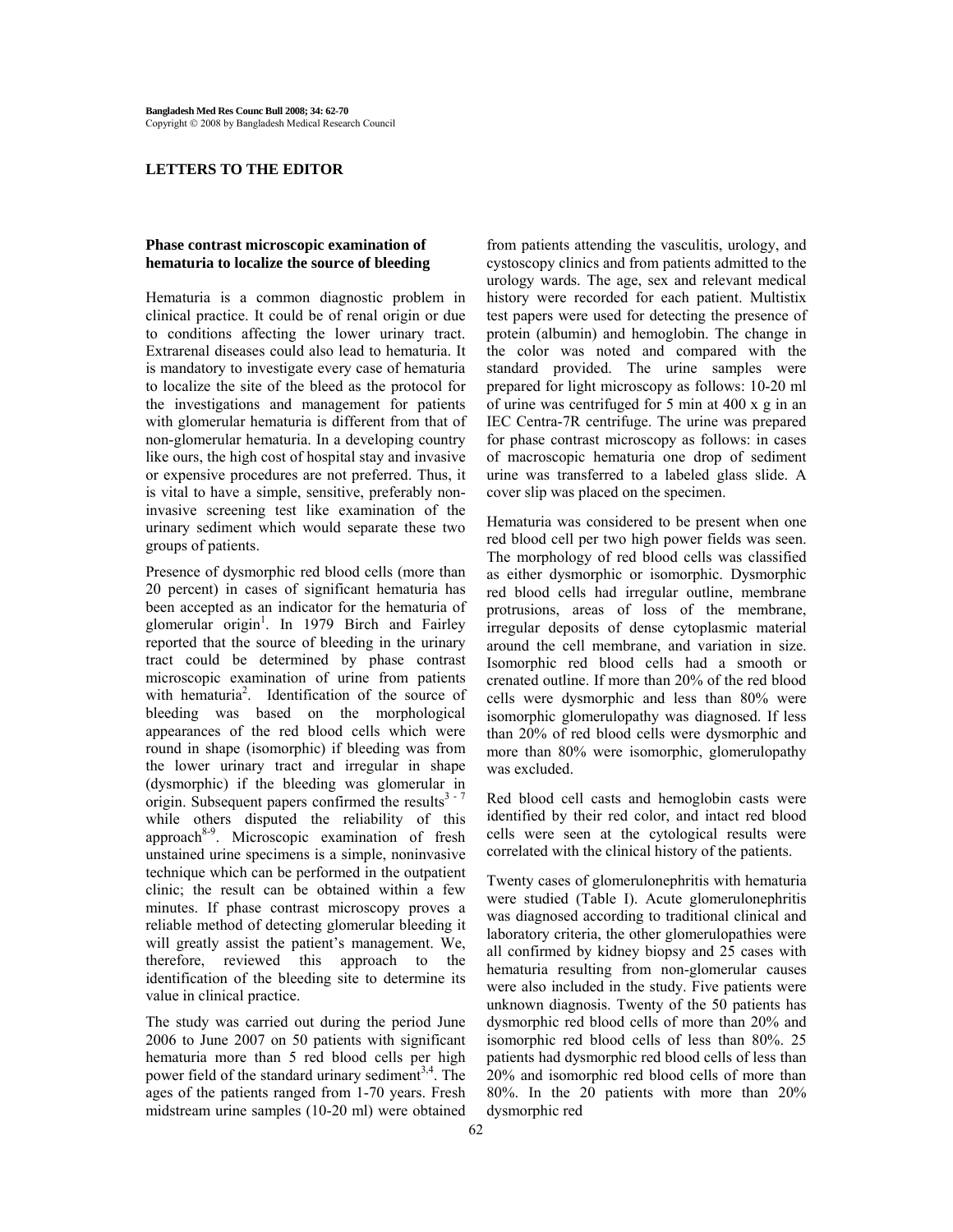**Table I:** Causes of hematuria

| Cause                                                                       | Total cases    |
|-----------------------------------------------------------------------------|----------------|
| Glomerular                                                                  |                |
| Minimal change nephritic syndrome<br>with<br>mild mesangial matrix increase | 1              |
| Acute glomerulonephritis                                                    | 8              |
| Focal proliferative glomerulonephritis                                      | $\overline{c}$ |
| Chronic glomerulonephritis                                                  | 2              |
| Crescentic glomerulonephrits                                                | 1              |
| Mesangioproliferative glomerulonephritis                                    | 3              |
| Membranous glomerulonephritis                                               | 1              |
| Systemic lupus erythematosus                                                | $\mathfrak{D}$ |
|                                                                             |                |
| Non-glomerular                                                              |                |
| Post-operative                                                              | 8              |
| Benign prostatic hypertrophy                                                | $\mathfrak{D}$ |
| Urinary tract infection                                                     | 13             |
| Transitional cells carcinoma                                                | $\overline{c}$ |

blood cells glomerulopathy was confirmed by biopsy in 18 cases (Table II). In the remaining 2 patients no histological diagnosis was available.



Figure 1: a) Typical nonglomerular erythrocytes that are uniform in size and shape but show 2 populations of cells because a small number have lost their hemoglobin pigment; b) Typical appearance of erythrocytes in glomerular hematuria in which cells are small and vary in size, shape, and hemoglobin content

Correlation of clinical/or histological findings with phase contrast microscopy in the 32 patients with less than 20% dysmorphic red blood cells confirmed the presence of a nonglomerular bleeding site in the urinary tract lesion in 25 of the remaining 7 patients, 2 had glomerulopathy and in 5 a definitive diagnosis was not made. This technique provides a sensitivity of 90% and specificity of 100% for the diagnosis of glomerular lesions.

Two patients with TCC had hematuria on phase contrast microscopy with less than 20% dysmorphic red blood cells.

This study showed that glomerular and nonglomerular bleeding can be differentiated with a high degree of accuracy by phase contrast microscopy of red blood cells. The presence of more than 20% dysmorphic red blood cells was diagnostic of a glomerular origin for the bleeding; if less than 20% dysmorphic red blood cells were present a non-glomerular origin for the bleeding should be suspected. A sensitivity of 90% and a specificity of 100% was achieved for this approach.

Table II: Correlation of phase contrast microscopy of urine sediment with clinical outcome

| Disease                                    | Findings of phase contrast<br>microscopy |                                    |
|--------------------------------------------|------------------------------------------|------------------------------------|
|                                            | $>20\%$ dysmorphic<br><b>RBC</b>         | $\leq$ 20% dysmorphi<br><b>RBC</b> |
| Histologically confirmed<br>glomerulopathy | 18                                       | 2                                  |
| Non-glomerular lesion                      | 0                                        | 25                                 |
| Diagnosis unknown                          | 0                                        | 5                                  |

Abdurrahman et al reported a sensitivity of 93% and specificity of  $100\%$ <sup>3</sup>. The slight improvement in sensitivity recorded by Abdurrahman et al may have been due to the fact that this group included a borderline category which they applied to those cases where the percentage of dysmorphic red blood cells was 15%-19%. Pillsworth et al found this technique slightly less specific than we did  $(94\%$  and  $100\%)$ <sup>4</sup>. Their margin of decision was selected at more than 14% dysmorphic red blood cells which is slightly different from the one used in this study.

In a study performed by Fassett et at glomerulopathy was diagnosed only when dysmorphic red blood cells of more than 80% were found<sup>8</sup>. Thus a large group of patients with mixed dysmorphic and isomorphic red blood cells were excluded from the diagnostic process. This study included 18 patients with a mixture of dysmorphic